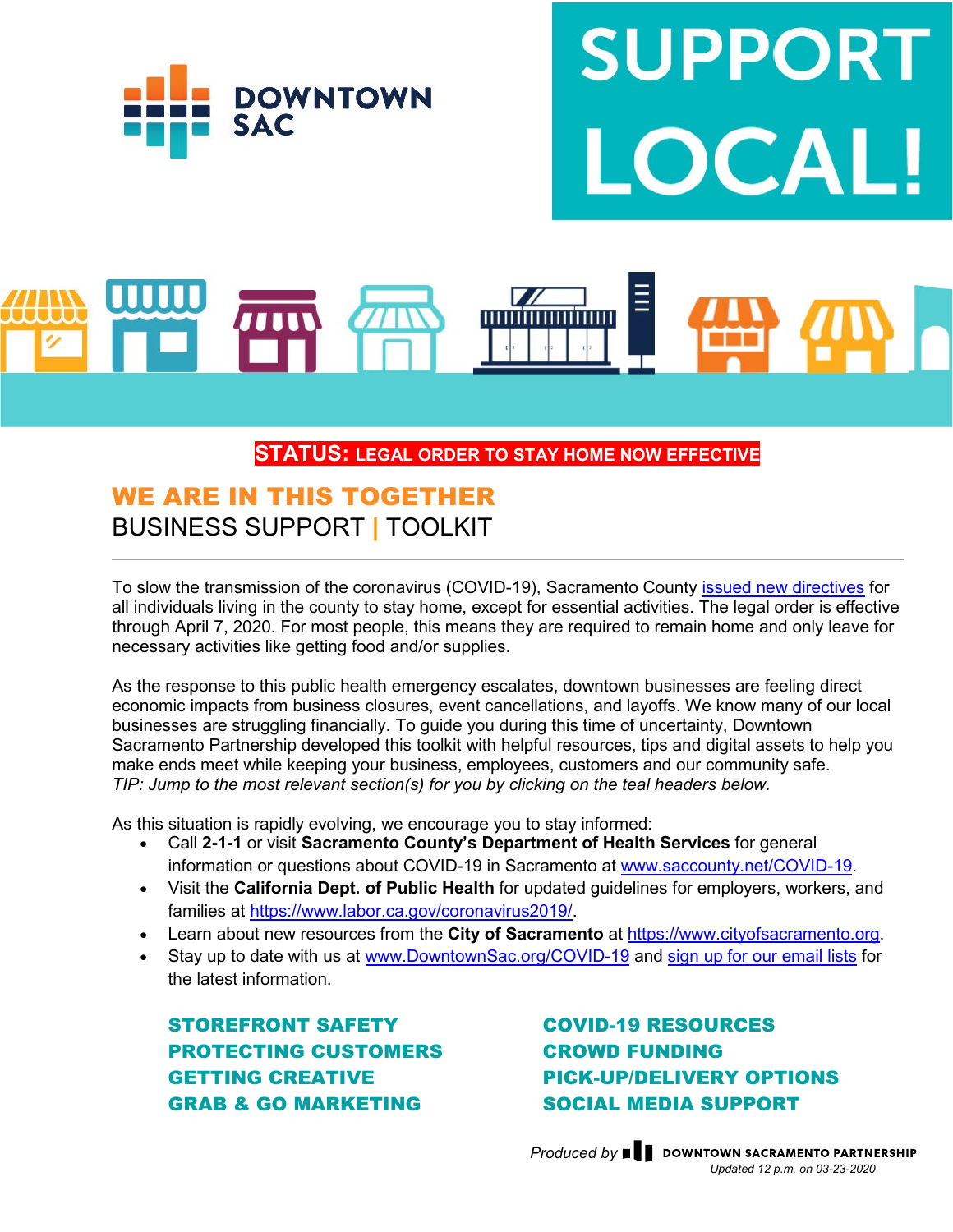# <span id="page-1-0"></span>STOREFRONT SAFETY

While many essential businesses may try to stay open, many will also elect to conserve resources. If you close and/or vacate your business for an extended period of time, follow these important steps for crime prevention.

- Email [Downtown Sacramento Partnership](mailto:dsp@downtownsac.org) to share an email and phone contact that should be utilized in case of emergencies.
- To avoid attracting negative activity at your business, if you choose to post an exterior sign to notify customers you are closed, please add this important language: *This space is monitored by the Sacramento Police Department.*
- Tape an interior-facing phone contact list at all entry and exits into your business to provide quick contacts for first responders. This should not be visible from the exterior.
- Notify your alarm company of the extended absence and ensure they have accurate contact information for your business. If you receive an alarm call, do not cancel it.

# <span id="page-1-1"></span>COVID-19 RESOURCES

The COVID-19 pandemic is already hurting small businesses and non-profit organizations whose revenues have fallen off. Understanding what businesses, employers and employees may be eligible for to make ends meet can be confusing.

For information about loan programs now available to mitigate the impact to small business as well as information about programs available to support businesses with tax assistance, reduced work hours, closure or layoff, and more, visit the Sacramento Metro Chamber's rapid response hub online at [https://rapidresponse.metrochamber.org/.](https://rapidresponse.metrochamber.org/)

View additional small business resources compiled by the [California State Treasurer's Office](https://docs.google.com/spreadsheets/d/1tYNAyRgzUfsAlLl7RJC0Ez_ClyyLXSsNWfB-1UPetQY/edit?usp=sharing)  [here.](https://docs.google.com/spreadsheets/d/1tYNAyRgzUfsAlLl7RJC0Ez_ClyyLXSsNWfB-1UPetQY/edit?usp=sharing)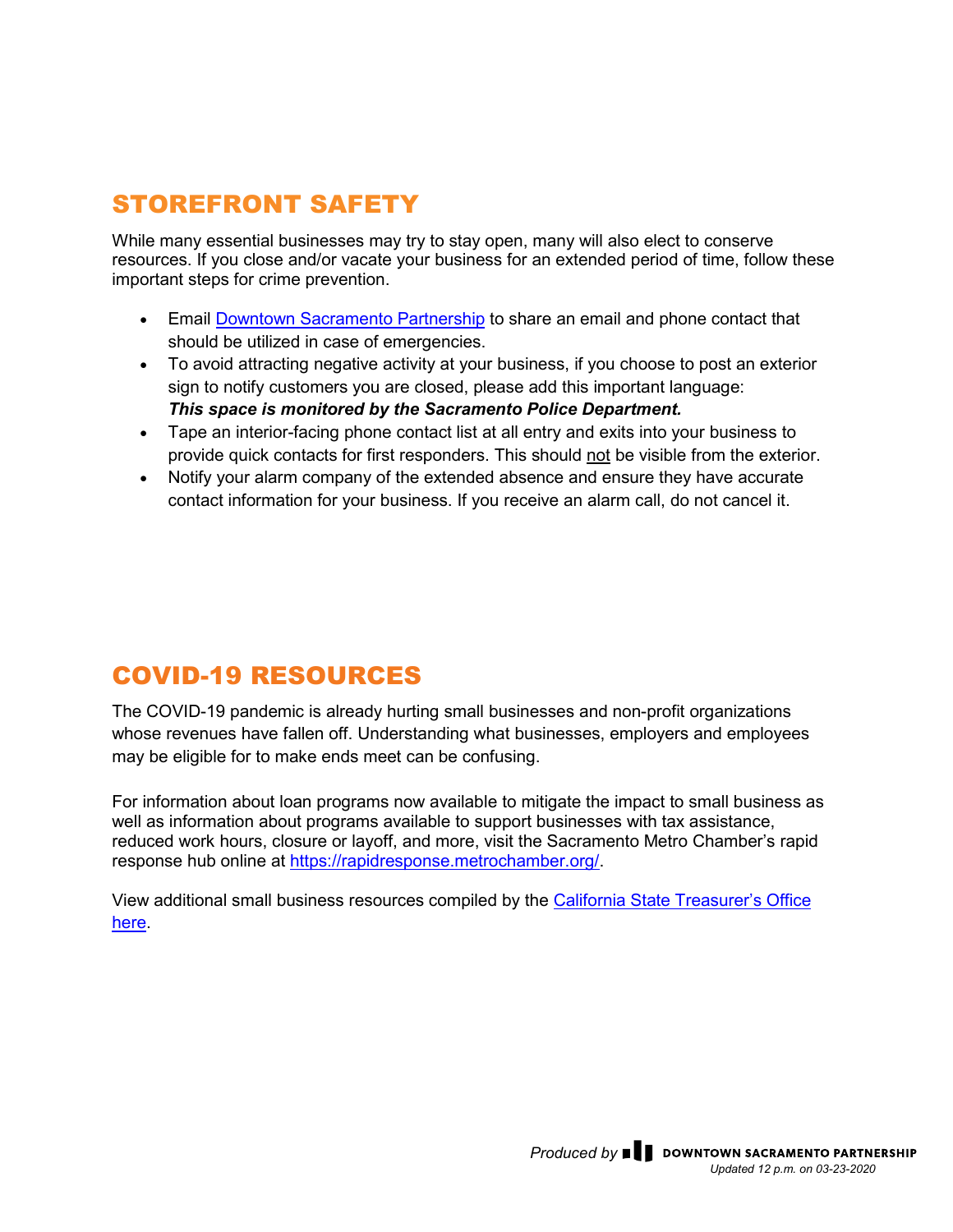# <span id="page-2-0"></span>CROWD FUNDING

Take advantage of local efforts to address the economic impacts of COVID-19 on local small businesses and non-profits.

### **GoFundMe – Help Save Local Restaurants:**

- Mayor Steinberg, Region Restaurants and local business groups established a GoFundMe page to accept donations from the public to support the survival and reopening of locally owned and independent restaurants and bars.
- To apply for funds, email Orlana Van Zandt at [orlana@regionbusiness.org.](mailto:orlana@regionbusiness.org)
- Distribution of funds will be overseen by Sacramento's business organizations under the advisement from the Mayor's office.
- Contribute or share [here.](https://www.gofundme.com/f/save-our-local-restaurants?utm_source=customer&utm_medium=copy_link-tip&utm_campaign=p_cp+share-sheet)

### **Donate4Sacramento:**

- Public, private, labor and nonprofit leaders throughout the Sacramento region have joined forces to raise \$1.5 million in private contributions.
- The funds will support families, individuals and businesses to receive assistance for essential supplies, food, rent, utilities and other needs.
- Contribute or share [here.](https://www.sierrahealth.org/donate4sacramento)

### **Online Gift Certificates:**

- Encouraging customers to purchase gift certificates that can be used when you re-open is a great way to get cash in the door quickly and/or build awareness for your business online.
- Your current POS system may include online gift card functionality, activate and share it. Remember to [email us](mailto:dsp@downtownsac.org?subject=I) so we can share too!
- Through Kabbage Payments™, any business can sign up to sell gift certificates online, and anyone can purchase them to support your business.
- Once registered for a free account, you can send a custom link to customers and/or large corporations to buy gift certificates of any amount. *(see [marketing tips](#page-5-0) for best practices)* Revenue is deposited as early as the business day after purchase.
- Learn more about the service and sign up [for Kabbage](https://www.kabbage.com/helpsmallbusiness?refid=prt_downtownsac_payments_gift&utm_source=downtownsac&utm_medium=partners&utm_campaign=payments-gift_20200318_downtownsac&utm_content=email) today!

### **Start Your Own Fundraiser:**

Several online platforms are available to help you raise donations:

- GoFundMe:<https://www.gofundme.com/c/act/covid19>
- Venmo:<https://venmo.com/business>
- PayPal:<https://www.paypal.com/us/webapps/mpp/payment-methods>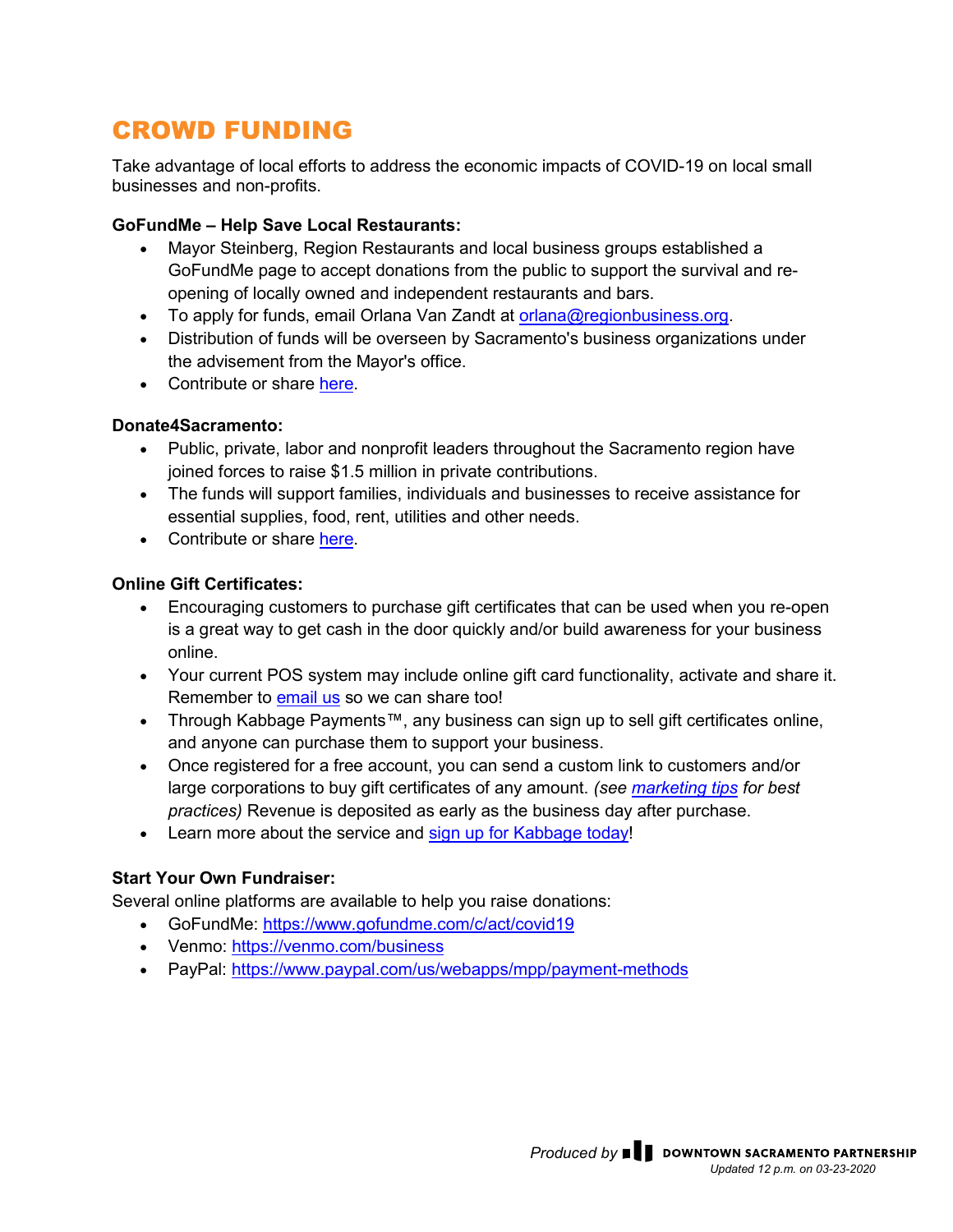# <span id="page-3-0"></span>PROTECTING CUSTOMERS

The California Dept. of Public Health (CDPH) has issued guidance for restaurants, bars, wineries, food trucks, grocery stores, and farmers' markets to protect against the spread of COVID-19 in the community.

### **Best Practices:**

- Employees should continue best hygiene practices, including washing their hands often with soap and water for at least 20 seconds.
- Increase frequency of cleaning and sanitizing per CDC Environmental Cleaning and [Disinfection guidance](https://www.cdc.gov/coronavirus/2019-ncov/prepare/cleaning-disinfection.html?CDC_AA_refVal=https%3A%2F%2Fwww.cdc.gov%2Fcoronavirus%2F2019-ncov%2Fcommunity%2Fhome%2Fcleaning-disinfection.html) of all hard surfaces, including tables and counter tops that are being utilized by employees and patrons during pickup/delivery options.
- For additional information on protecting workers from COVID-19, refer to [Cal/OSHA.](https://downtownsac.us13.list-manage.com/track/click?u=6b92ca741dc97a1e3933d8cb4&id=c07e080ad5&e=d293afb1ba)

### **Workplaces:**

- Workplaces and businesses should implement telecommuting and teleconferencing for their employees, where appropriate and feasible.
- Only those employees performing [essential duties](https://www.saccounty.net/COVID-19/Pages/default.aspx) that cannot be performed by telecommuting should physically come to work.

### **Retailers (non-restaurant):**

- Retailers that provide [essential duties](https://www.saccounty.net/COVID-19/Pages/default.aspx) include, but are not limited to, those that provide food and other necessities of life for economically disadvantaged or otherwise needy individuals, banks and related financial institutions, gas stations and auto-related facilities, and more.
- Retailers should consider drive-through or other pick-up/delivery options.

### **Restaurants/Cafeterias:**

- Restaurants should be closed for in-restaurant seated dining and should be open only to drive-through or other pick-up/delivery options.
- Find helpful tips from partners at OpenTable in [this blog.](https://restaurant.opentable.com/preparedness-resource-center/)

### **Retail Beverage Service Venues:**

- Bars, wineries, breweries and pubs should be closed, except for venues that are currently authorized to sell beer and wine to be consumed off premises. This guidance is not intended to affect production of beer and wine.
- Bars, breweries, pubs, and wineries that include meals provided by a full kitchen should provide delivery or pick-up options only and follow the best practices listed above.

Visit [CDPH online](https://www.cdph.ca.gov/Programs/OPA/Pages/NR20-024.aspx) for additional guidance. Call 2-1-1 or visit [Sacramento County's Department](https://downtownsac.us13.list-manage.com/track/click?u=6b92ca741dc97a1e3933d8cb4&id=3585cffecf&e=d293afb1ba)  [of Health Services](https://downtownsac.us13.list-manage.com/track/click?u=6b92ca741dc97a1e3933d8cb4&id=3585cffecf&e=d293afb1ba) for general information or questions in Sacramento and [www.covid19.ca.gov](https://covid19.ca.gov/) for general information about COVID-19.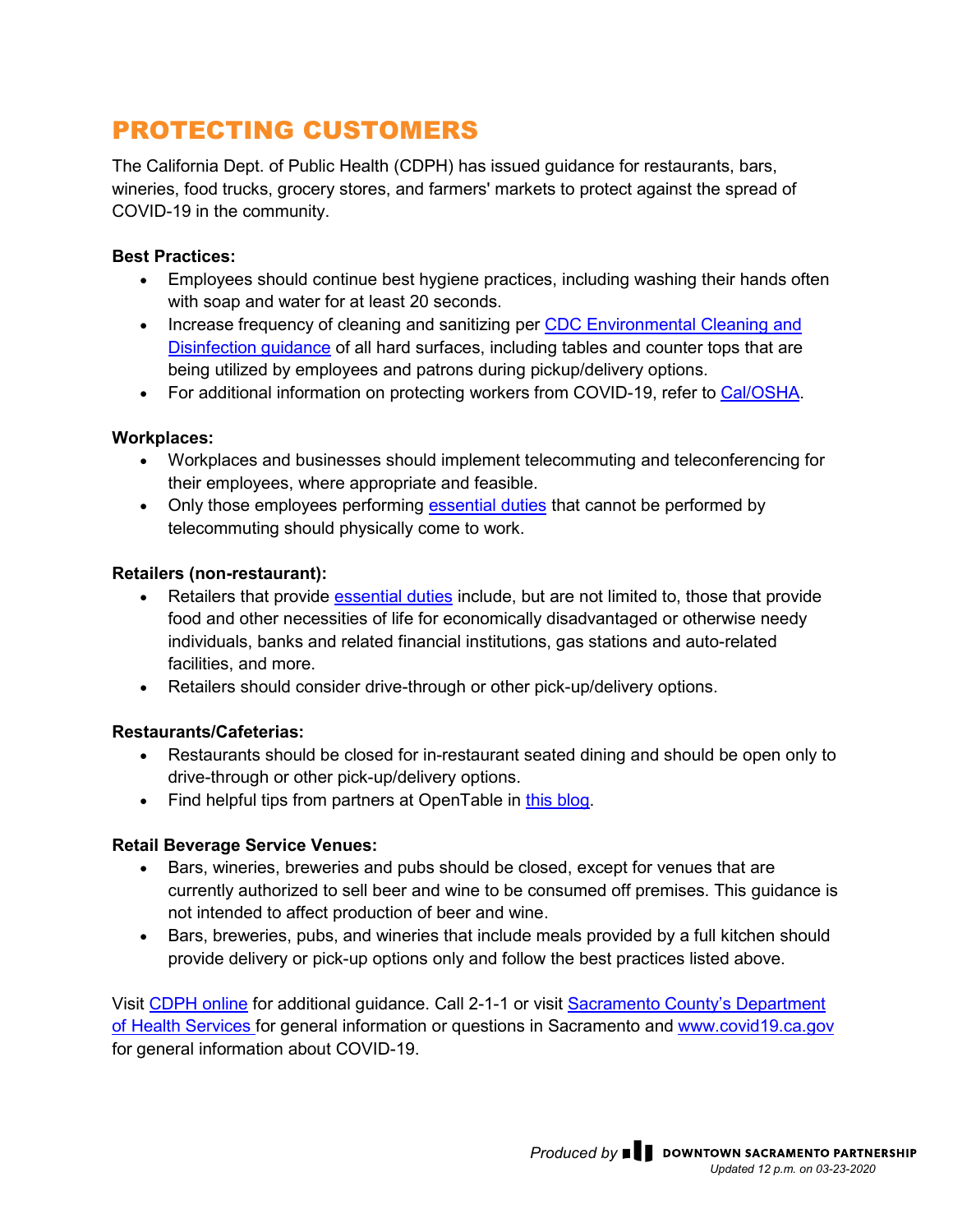# <span id="page-4-0"></span>TAKE OUT & PICK-UP/DELIVERY OPTIONS

Most digital platforms designed to connect customers with pick-up and delivery options are offering discounts and reduced fees to keep orders coming into locally-owned businesses:

### **YELP + #SupportLocal:**

- Yelp has created a new [one-stop platform](https://www.yelp.com/collection/F6m94rYG6qashYIHtMLUbg) with links to an ever-growing list of businesses offering take out, pick-up and delivery options on the grid.
- For restaurant clients that offer delivery and/or takeout, they are also providing \$100 in free search advertising.

### **Pick Up Fixe:**

• [PickUpFixe.com](https://pickupfixe.com/signup/) is a soon to be launched service to help the restaurant industry easily manage takeout and curbside service. Restaurants will offer "Prix Fixe" multi-course meals, boxed up, and made available for takeout or curbside pick-up.

### **GrubHub:**

• GrubHub is temporarily suspending the collection of up to \$100 million in commission fees from local restaurants for whom it delivers across the nation. Learn more at [https://get.grubhub.com/.](https://get.grubhub.com/)

### **DoorDash:**

- Through the end of April, independent restaurants can sign up for DoorDash delivery for free and pay zero commissions for 30 days.
- All existing DoorDash and Caviar partner merchants will pay no commission fees on pick-up orders and additional reductions will be available for eligible existing partners.
- More than 100,000 independent restaurant partners will be to DashPass, a subscription program which offers \$0 delivery for consumers for free.
- [Learn](https://blog.doordash.com/supporting-local-businesses-and-communities-in-a-time-of-need-41c0742fbc03) more and sign up for DoorDash at [https://get.doordash.com/.](https://get.doordash.com/)

### **Postmates:**

- Postmates is also waiving commission fees for small businesses to use their platform for 30-days. The just-launched pilot just began in Sacramento and will scale as the company evaluates its utility/effectiveness for local merchants.
- [Learn more](https://blog.postmates.com/postmates-unveils-measures-for-couriers-and-merchants-in-response-to-covid-19-1ce40cb53cbc) about the platform that enables business owners to set their own menu prices and sign up at [http://www.postmates.com/partner.](http://www.postmates.com/partner)

### **Uber Eats:**

- Uber Eats is waiving delivery fees for the more than 100,000 independent restaurants across it platform. A new feature also allows restaurants of all sizes to opt into daily payments on all Uber Eats orders, rather than the typical weekly billing cycle.
- The company has also launched daily, targeted marketing campaigns—both in-app and via email—to promote delivery from local restaurants, especially those that are new to the app.
- [Learn more](https://www.uber.com/newsroom/food-not-finances/?_ga=2.44494432.597658477.1584565819-1889941954.1584565819) and sign up at [https://www.ubereats.com/restaurant.](https://www.ubereats.com/restaurant/en-US/signup)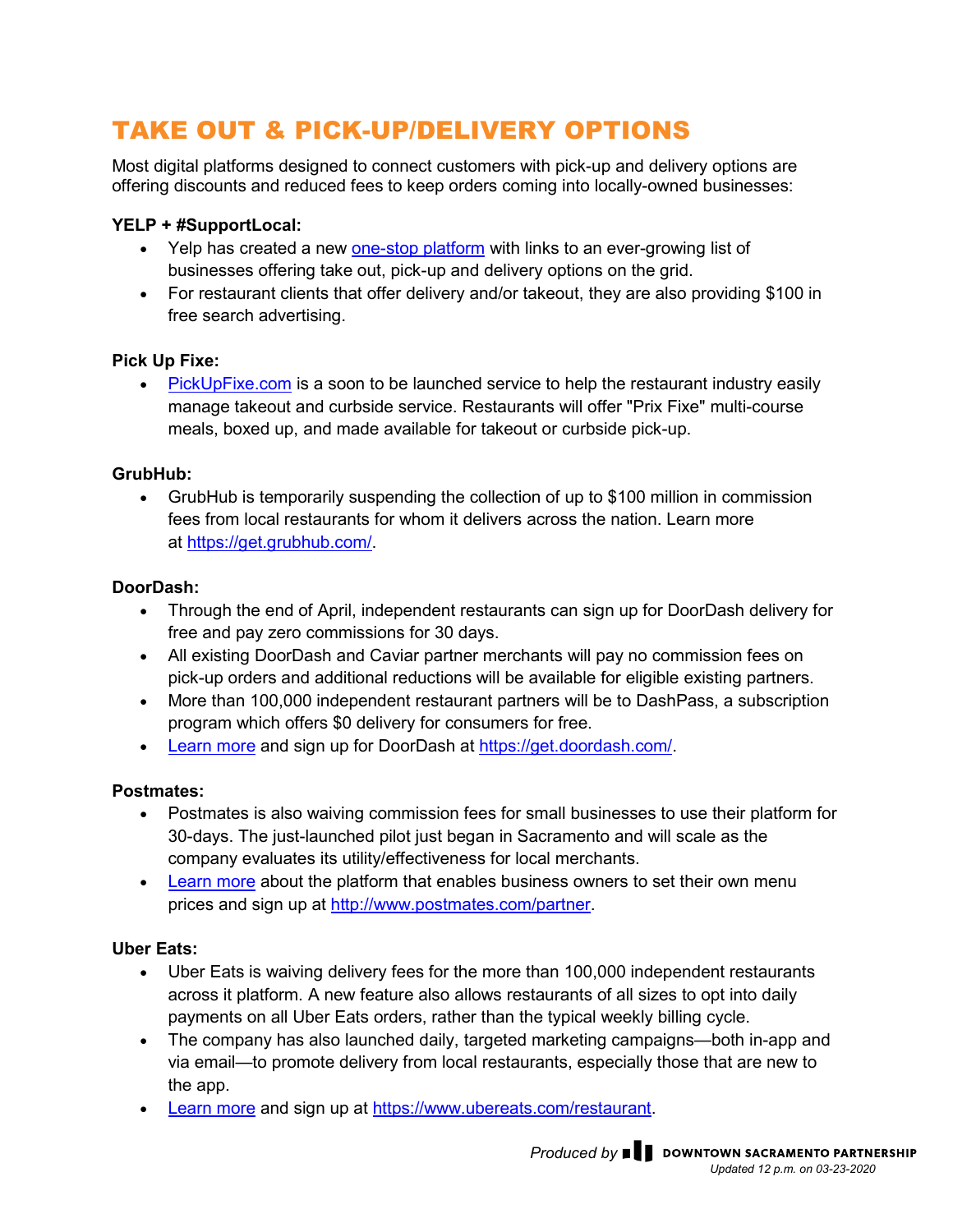# <span id="page-5-0"></span>GETTING CREATIVE

Whether your business will remain open during these uncertain times or you have suspended operations until further notice, you must adapt to your customers' fears and needs for social distancing to stay relevant. Implement creative strategies while remembering to take all health and safety precautions for yourself, your employees, and others in the community.

### **Do Good: Unused Perishable and Nonperishable Goods**

- Consider your options to adapt your business model. Could you offer limited groceries for pick-up/delivery in place of prepared meals for your neighbors? Can you transition to online or delivery-only enterprises?
- If you have food that needs to be distributed because you cannot utilize it, or need assistance in locating organizations that welcome the food, contact [Mikel Davila](mailto:MDavila@cityofsacramento.org) with the City of Sacramento.

### **Open for Business: If you're safely open, tell people!**

- Meeting customers where they are, which is likely online and on social media, is critical to promoting your merchandise or services.
- Post your hours on social media and update your Google My Business and Yelp profile.
- Notify your e-newsletter distribution list to let your customers know your hours and how to safely order take out, pick-up and/or delivery.
- You can also utilize your POS system, [Square,](https://squareup.com/us/en/software/marketing) [Clover](https://www.clover.com/pos-systems/small-business-crm) and [others](http://www.posportal.com/my-business/) to notify customers through their marketing apps. This a great time to share a discount code or gift certificate link to incentivize sales.

### **Safety First: Give your customers confidence and peace of mind**

- Regularly sanitize hard surfaces in your store such as counters and doorknobs throughout the day and share photos of your staff doing so on social media.
- Let your followers know you are offering take out orders, curbside pick-up, delivery and/or online orders.
- Don't just think about instant delivery, consider shipping too! *(if applicable)*

### **Right Size: Convenient options to maintain social distancing**

- Offer box lunches to-go and catering-sized portions of favorite dishes or ready-serve dinners.
- Package ingredients to put together and cook/bake at home like a cake decorating kit or pizza with toppings on the side to assemble at home. Take it one step further:
	- $\Rightarrow$  Assemble as DIY project kits that offer a simple way to keep idle hands at home busy with minimal social interaction.
	- $\Rightarrow$  Post video tutorials on cake decorating or pizza making class to complement the take-away item(s).
- Build subscription boxes with varying contents each week/month to encourage repeat business.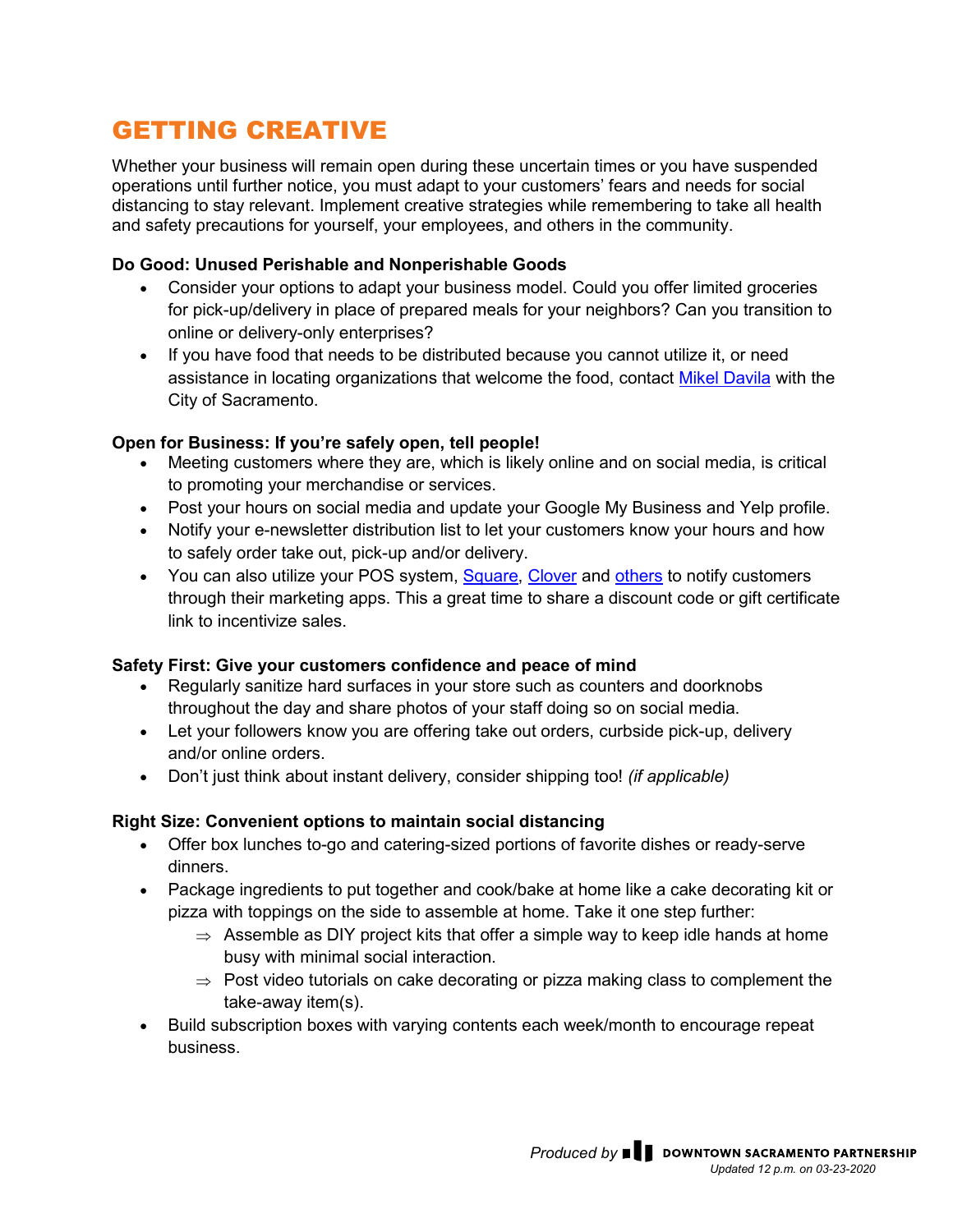### **Digital Marketing: Reach your customers where they are**

- Put your best digital foot forward. Update photos, online shopping tools and copy on your website.
- Post high-quality photos of your merchandise or new specials throughout the day on social media and offer online ordering via phone or social media.
- Take shoppers on a video virtual tour of your store to spark interest in your products. Don't forget to share how to order online!
- Try hosting a webinar or organize live sessions on social channels such as [Facebook](https://www.facebook.com/) or [Instagram.](https://www.instagram.com/?fbclid=IwAR0Q43HwSrDuZ2X3cA05EDb5KEaz6fAJNYuXqckpiAJsIWUVNCW2wZt7HDc) *(see [social media tips](#page-6-0) for best practices)*
- Facebook for Business recently published an [online guide](https://www.facebook.com/business/boost/resource?ref=fbb_home_carousel) to help businesses build reliance.

# "GRAB & GO" ASSETS

To help you tell the world you're open, we've created helpful graphics sized for social media in [this Dropbox folder.](https://www.dropbox.com/sh/o1oxb5cy0a7b3iv/AADMdkzX_j0PlR_O06Fo244ia?dl=0) To help you incorporate into your social media, we've drafted copy you can personalize:

**Open for business:** We are still OPEN for delivery or curbside pick-up.

Add information about:

- Today's store hours
- Today's special or offers
- Where to order (online, by phone etc.)
- Include hashtags! #BeSafe #SupportLocal

**Business closed:** Our doors might be closed, but you can still support us! Add information about:

- Online ordering, delivery and/or shipping
- Online gift cards or donation pages
- <span id="page-6-0"></span>• Special offers

### **NEW curbside parking options!**

The City of Sacramento has added [10 new temporary curbside pick-up parking spaces](https://www.godowntownsac.com/announcements/how-to-stay-safe-and-support-downtown-sacramento-businesses/) in downtown! Locations are subject to change to be closest to businesses offering pick-up so be sure to keep an eye out for the parking signs like the graphics in [this Dropbox folder.](https://www.dropbox.com/sh/o1oxb5cy0a7b3iv/AADMdkzX_j0PlR_O06Fo244ia?dl=0)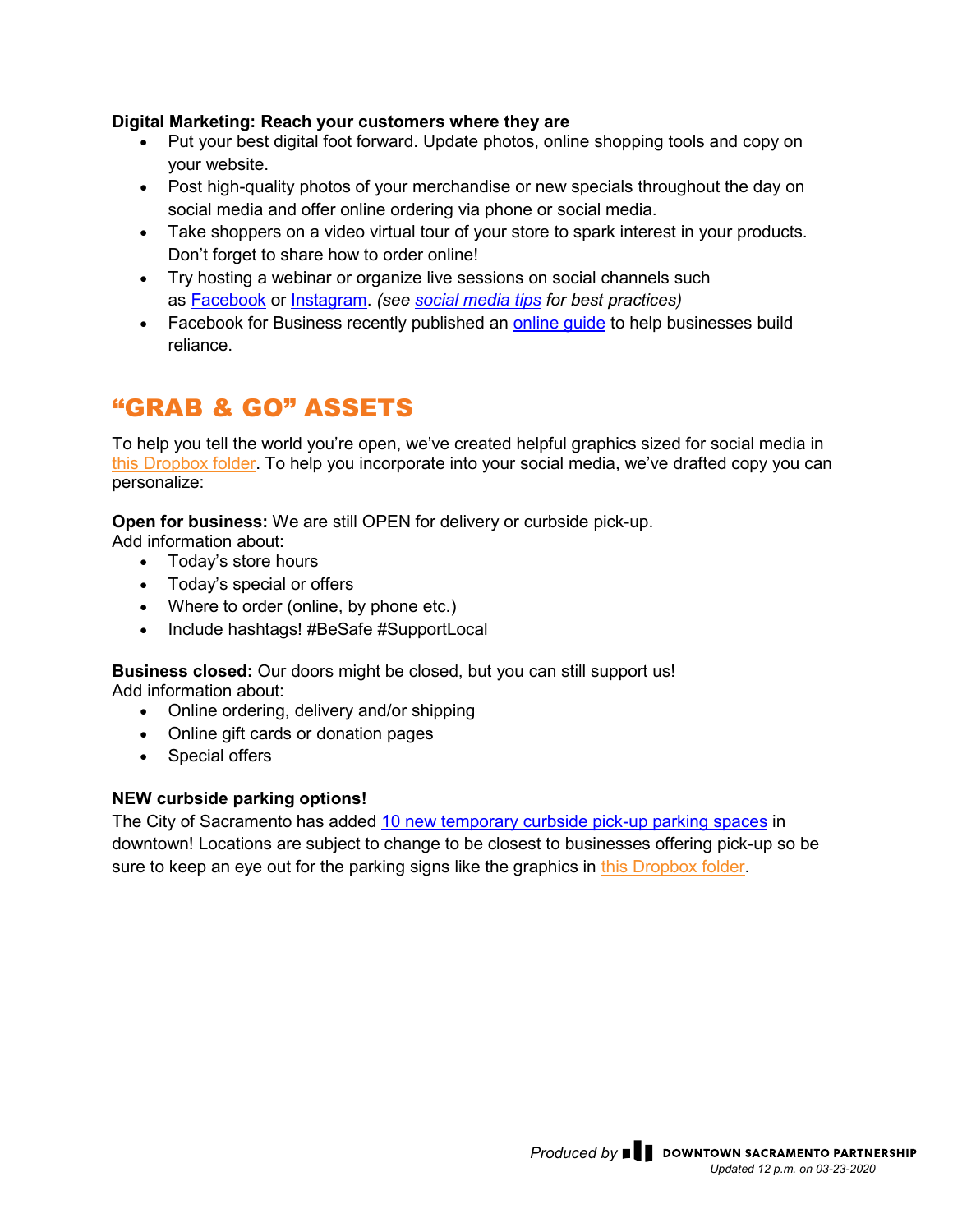# SOCIAL MEDIA

To encourage your customers and social media followers to support you how you need it most, we've gathered some tips and best practices. Additionally, a private Facebook Group has also been created for downtown businesses to share ideas and resources, post updates on hours and online gift card links, ask questions, and more. To request to join\*, visit [COVID-19 Business](https://www.facebook.com/groups/2587269808185241/)  [Support.](https://www.facebook.com/groups/2587269808185241/)

*\*This group is exclusively for owners or primary managers of businesses in the Downtown Sacramento Partnership boundaries.* 

### **Stay Engaged:**

Be sure to stay up with your followers across social media platforms, encourage them to snap, tag and share and don't forget to tag Downtown Sacramento Partnership in posts for resharing:

- Facebook: [@GoDowntownSac](https://www.facebook.com/GoDowntownSac/) + [@OldSacramento](https://www.facebook.com/OldSacramento/)
- Instagram: [@DowntownSac](https://www.instagram.com/downtownsac/) + [@OldSac](https://www.instagram.com/oldsac/)
- Twitter: [@DowntownSac](https://twitter.com/DowntownSac) + [@OldSacramento](https://twitter.com/oldsacramento)

**Join the Conversation:** #SupportLocal + #DowntownSac + #OldSacramentoWaterfront

### **Stay in touch with your customers.**

- Now is the best time to engage. Like, comment and reply to direct messages in a timely manner.
- People will be reaching out to ask if you are open, hours, delivery options, etc. Make sure you are posting frequently to keep your customers informed!
	- ⇒ **Tip:** Don't forget you can "pin" important posts on Facebook and Twitter.

### **Host an online event.**

- Using [Facebook Live,](https://www.facebook.com/facebookmedia/solutions/facebook-live) [YouTube,](https://support.google.com/youtube/answer/57407?co=GENIE.Platform%3DDesktop&hl=en) or [Instagram Live,](https://help.instagram.com/292478487812558) engage your viewers on a LIVE platform to encourage them to tune in and support.
- Create a fun graphic to show your hours, what you offer, how your audience can support you! [Canva](https://www.canva.com/) has templates that are quick and easy to create or use the graphics we have provided you in this toolkit.
- Make sure you tag @DowntownSac so we can help amplify and promote! We are here to support you.

### **Prepare a customer service plan.**

- Be responsive and transparent with your customers during this challenging time.
- Consider drafting consistent replies that you can easily copy and paste.
- Connect with your customers in real time using direct messaging.
- Provide a list of FAQ's on your social pages or on your website so your customers can easily have the answers they need.
- Make sure to keep your audience informed about the measures you are taking to make sure your business and products are safe, how are you handling customer inquiries, etc.